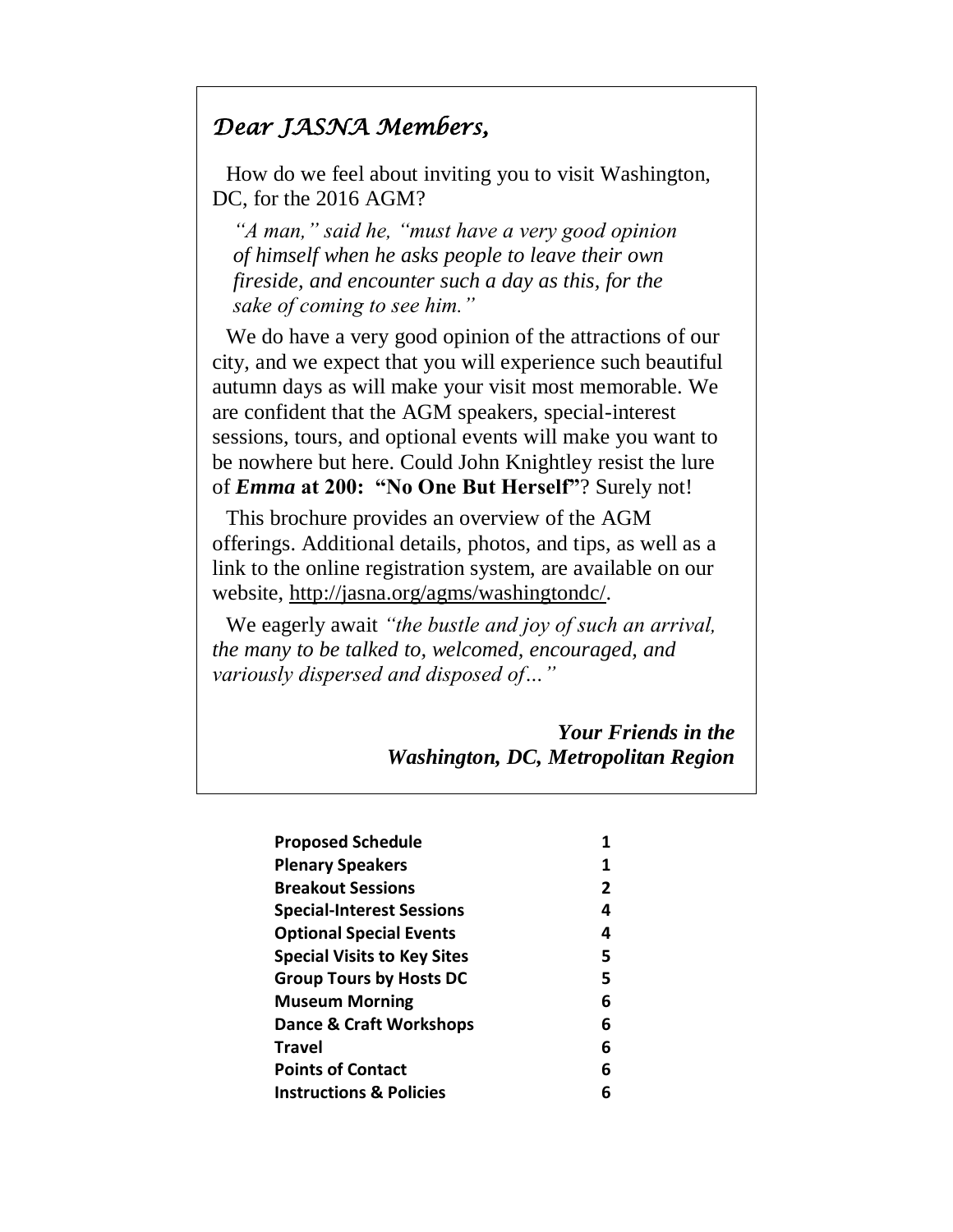#### **CONFERENCE SCHEDULE**

| <b>Wednesday, October 19</b> |                                             |  |
|------------------------------|---------------------------------------------|--|
| 11:30 a.m. to $6:00$ p.m.    | <b>Registration Open</b>                    |  |
| 12:00 p.m. to 9:30 p.m.      | Tours <sup>*</sup>                          |  |
| 12:30 p.m. to 1:30 p.m.      | Special Event: Dining with Jane Austen *    |  |
| 2:00 p.m. to 3:00 p.m.       | Special Event: History of Sugar & Dessert * |  |
| 4:00 p.m. to 4:30 p.m.       | Sp. Session: JASNA Tours of England         |  |
| 4:30 p.m. to 5:30 p.m.       | Sp. Session: International Visitor Program  |  |
| 6:30 p.m. to $7:00$ p.m.     | Introduction to JASNA (a public program)    |  |
| 7:00 p.m. to 8:15 p.m.       | Sp. Guest Lecture: Ken Ludwig *             |  |
| 8:15 p.m. to 9:00 p.m.       | Sp. Session: "Will and Jane" Curators' Talk |  |
|                              |                                             |  |

*Thursday, October 20* 8:00 a.m. to 7:30 p.m. Registration /Emporium Open

*Friday, October 21*

| 8.00 a.m. to 7.30 p.m.      | Registration /Emporium Open                        |
|-----------------------------|----------------------------------------------------|
| $8:00$ a.m. to $10:00$ p.m. | Tours, Dance Workshops, Craft Workshops *          |
| 10:00 a.m. to 10:45 a.m.    | Sp. Session: 1817 Bicentenary in England           |
| 10:45 a.m. to 11:45 a.m.    | Sp. Session: <i>Emma</i> at 200 Virtual Tour       |
| 12:00 p.m. to 1:30 p.m.     | Luncheon: Jane Austen in 1816 *                    |
| 1:45 p.m. to 2:45 p.m.      | Sp. Session: Jane Austen's Birthplace              |
| 2:45 p.m. to $4:15$ p.m.    | Regional Coordinators' Training Forum              |
| $3:00$ p.m. to $4:00$ p.m.  | Sp. Session: Costume Exhibition Curator's Talk     |
| 4:15 p.m. to $5:15$ p.m.    | Sp. Session: Making of Cozy Classics               |
| 7:45 p.m. to 9:00 p.m.      | Curtain Raiser: " <i>Emma</i> is Presented" Play * |

8:00 a.m. to 7:00 p.m. Registration/ Emporium Open 8:00 a.m. to 1:00 p.m. Museum Morning 8:00 a.m. to 10:00 a.m. JASNA Board Meeting 8:30 a.m. to 9:30 a.m. Sp. Session: JAHM Show & Tell 8:30 a.m. to 12:00 p.m. Dance Workshops, Craft Workshop \* 10:30 a.m. to 11:00 a.m. Orientation for AGM First-Timers 10:30 a.m. to 12:00 p.m. Regional Coordinators' Business Meeting 11:00 a.m. to 12:00 p.m. Sp. Session: Austen and the Prince Regent 1:00 p.m. to 1:15 p.m. Opening of AGM: Welcome 1:15 p.m. to 2:30 p.m. **Plenary Speaker: Dr. Bharat Tandon** 2:45 p.m. to 3:45 p.m. Breakout Session A

4:00 p.m. to 5:00 p.m. Breakout Session B 7:00 p.m. to 8:00 p.m. Sp. Session: Jane Austen's Quilt 8:15 p.m. to 9:45 p.m. Salon Concert: Ensemble Musica Humana \* *Saturday, October 22* 8:00 a.m. to 9:00 a.m. Continental Breakfast 8:00 a.m. to 5:00 p.m. Information Desk/Emporium Open 9:15 a.m. to 10:30 a.m. **Plenary Speaker: Dr. Susan Allen Ford** 10:45 a.m. to 11:45 p.m. Breakout Session C 1:30 p.m. to 2:30 p.m. Breakout Session D 2:45 p.m. to 3:30 p.m. U.S. JASNA Business Meeting 3:30 p.m. to 4:15 p.m. Canadian JASNA Business Meeting 3:00 p.m. to 4:30 p.m. Craft Workshop \* 5:30 p.m. to 6:30 p.m. Social Hour (Cash Bar) 6:30 p.m. to 8:00 p.m. Banquet 8:00 p.m. to 11:45 p.m. Promenade and Regency Ball 8:15 p.m. to 9:30 p.m. Sp. Session: Panel of Jane Austen Societies 8:15 p.m. to 11:45 p.m. Cards and Backgammon Room

#### *Sunday, October 23*

| 8:00 a.m. to 9:30 a.m.   | Book Signing by Participating AGM Speakers   |
|--------------------------|----------------------------------------------|
| 9:45 a.m. to 12:45 p.m.  | Brunch & Plenary Speaker: Dr. Juliette Wells |
| 1:00 p.m. to $5:00$ p.m. | Tours <sup>*</sup>                           |
| $2:00$ p.m. to 5:00 p.m. | Post-AGM Event: Play and Reception at Folger |
|                          | Shakespeare Library *                        |

#### *Monday, October 24, & Tuesday, October 25*

8:30 a.m. to 6:30 p.m. Tours \* \* = *optional ticketed program, not included in registration fee*



#### **PLENARY SPEAKERS**

#### *Carol Medine Moss Keynote Lecture* **"Labours Not Her Own":** *Emma* **and the Invisible World** *Bharat Tandon, University of East Anglia*

Austen's novels are famous for the fact that some of their most influential characters, events, and contexts are either never seen directly at all, or glimpsed only obliquely in passing. Dr. Tandon will use the example of the servants in *Emma* a vital but rarely seen presence—as a means of exploring the means by which Austen implies a world around and beyond the stories she narrates. He has previously lectured at the Universities of Cambridge and Oxford; as a Lecturer at the University of East Anglia, he specializes in British literature after 1700 and American literature after 1900. His books include *Jane Austen and the Morality of Conversation* and the Harvard University Press annotated *Emma*. Recently, he contributed the chapter on "The Literary Context" to *The Cambridge Companion to Emma*. He is active as a commentator on contemporary British and American fiction.

# *JASNA North American Scholar Lecture* **"Not What You Would Think Anything Of": Robert Martin and Harriet Smith** *Susan Allen Ford, Delta State University*

What have Robert Martin and Harriet Smith been reading? And what might their reading lists suggest to Emma's readers? Dr. Ford is Professor of English and Writing Center Coordinator at Delta State, as well as Editor of *Persuasions* and *Persuasions On-Line*. She has been a Visiting Fellow at Chawton House Library and a JASNA Traveling Lecturer. She has published essays on Austen and her contemporaries, the Gothic, and detective fiction, and wrote the introduction to an edition of Fordyce's *Sermons to Young Women*. She is currently writing a book about what the characters in all of Austen's novels read.

#### **The 1816 Philadelphia** *Emma***: A Forgotten Edition and Its Readers** *Juliette Wells, Goucher College*

The 1816 Philadelphia *Emma* was the first work of Austen's printed in the U.S. and the only American edition of any of her novels produced during her lifetime. Dr. Wells will discuss how this little-known edition, of which only six copies survive, came to be. Dr. Wells is an Associate Professor of English, author of *Everybody's Jane: Austen in the Popular Imagination*, and editor of the Penguin Classics 200<sup>th</sup> Anniversary annotated *Emma*. She was JASNA's International Visitor in 2010 and a JASNA Traveling Lecturer in 2010-2011. She is a member of the editorial board of *Persuasions*. Dr. Wells is currently working on a book about Austen's reception in America.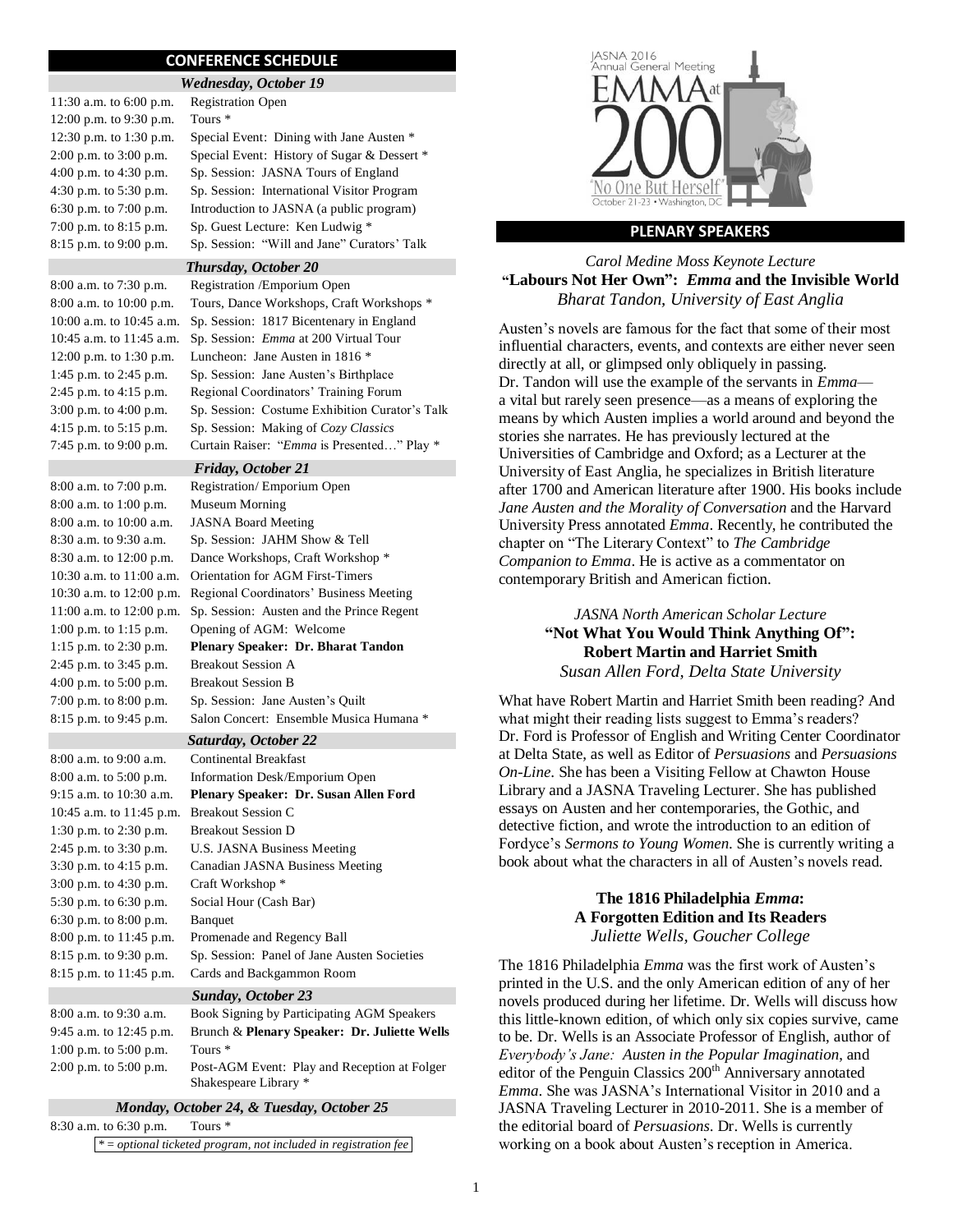#### **BREAKOUT SESSION A – Friday, October 21, 2:45-3:45**

#### **A1 Funny Lady: Dangerous Humor and Female Empowerment in Austen's** *Emma*

#### *Mackenzie Broderick, Northwestern University*

From Emma Woodhouse to Amy Schumer, female-driven comedy has always courted controversy. Explore how humor works in *Emma* and its impact on character relationships. In *Emma*, a woman dares us to laugh, and this is just as revolutionary today as it was 200 years ago.

## **A2 Influence and Interference: The Ethics of Attention**

#### *Lorraine Clark, Trent University*

Influencing or interfering with people's education, marriages, jobs, or health requires "a something between the do-nothing and the do-all." Determining this *something* demands above all "attention"—a cleareyed, rational, yet loving discernment of the reality of others' characters. How does *Emma* school our cognitive and ethical discernment?

# **A3 "Exquisite" Nature: Serious Pastoral in** *Emma*

#### *Mary Jane Curry, North Carolina Region*

Has Emma really experienced "very little to vex her"? She faces lifelong intellectual and physical confinement. To understand her inner life, we shall discuss clues—Emma's responses to nature—and connect passages in *Emma* with "serious pastoral" elements in literature.

# **A4 Emma: Knowing Her Mind**

*Marcia McClintock Folsom, Wheelock College* Austen explores Emma's mind using free indirect discourse, presenting Emma's brain as mobile, telepathic, quick. Emma's mind sometimes registers uneasy awareness of alternatives to her chosen behavior. Although the narrator knows Emma's mind, Emma must experience shocks to her consciousness to know it herself.

# **A5 What Emma Knew: Modes of Education in** *Emma*

#### *Jessica Richard, Wake Forest University*

This session will illuminate theories and models of women's education in early 19th-century England and in *Emma*. In this context, the novel vindicates Emma's independent intuition and knowledge, aligning her—and Austen—with radical theorists of women's education.

# **A6 The Darkness of** *Emma*

### *Anita Soloway, Tel Aviv University*

At the center of *Emma*, Austen develops an optimistic tale of a woman's moral growth, while through its secondary and tertiary characters, she creates a somber vision of vulnerability that anticipates *Persuasion*. Are there "blessings of existence" that can counteract its devastations?

# **A7 The Authoress of Hartfield: Emma Woodhouse, Unlearned, Uninformed, and Daring**

*Amy Stallings, Regional Coordinator, SoutheasternVirginiaRegion* Although not much of a reader, Emma recognizes that she is unsuited to be a heroine by the literary standards of her day. Instead, she casts herself as the omniscient narrator of Highbury, picking her heroes and heroines from among its inhabitants with the flair of an authoress.

# **A8 Solving the Puzzle of Jane Fairfax: Jane Austen and the Anti-Heroine**

#### *Gillian Webster, Jane Austen Society, Kent Branch*

What is it about Jane Fairfax that makes her so central, and why is she not the heroine? Explore Austen's treatment of the anti-heroine, and how by giving this status to an unlikely character, she subverts conventions and challenges readers to accept a different perspective.

# **A9 Mrs. Elton's Pearls: Simulating Superiority in** *Emma*

*Carrie Wright, University of Southern Indiana* Mrs. Elton attempts to assert her superiority in Highbury with her possessions, including pearls. Pearls traditionally signaled the ideal woman, and the failure of Mrs. Elton's pearls to symbolize excellence in their wearer is emblematic of the deterioration of class boundaries.

#### **BREAKOUT SESSION B – Friday, October 21, 4:00-5:00**

## **B1 Gypsies, Tramps, and Thieves: A Mystery Author's Guide to the Underworld of** *Emma*

*Carrie Bebris, Regional Coordinator, Dayton Region* The criminal underworld of Georgian England existed not beneath the surface of everyday life, but alongside it. Meet lawless transients who roamed just outside the doors, discover which major characters commit hanging offenses, and learn to speak thieves' cant in this insider's tour.

#### **B2 "The Encouragement I Received":** *Emma* **and the Language of Sexual Assault**

*Celia Easton, State University of New York at Geneseo* Side-stories of sexual assault, aggression, and improprieties pervade Austen's novels, although they are neither central nor melodramatic. While many 18th-century novelists turned teasing, rape, and sexual assault into titillating plot centerpieces, Austen's context is broader and more complex, as seen in the Elton-Emma carriage scene.

# **B3 Faultless Emma: The Imperfections and "Perfect Happiness" of the Heroine "No One" Likes**

### *Sarah Emsley, Nova Scotia Region*

Mr. Knightley thinks of Emma as "faultless in spite of all her faults." Does Emma want to be perfect? What are her ambitions? Do they make her more or less virtuous, and more or less likeable? And who says a heroine has to be either virtuous or likeable, anyway?

# **B4 "Dependence or Independence!"**

#### *Sheryl Craig, University of Central Missouri*

*Emma* contains 16 female characters who are gainfully employed and have the ability to conduct business, to manage their own money, and to behave as rational creatures. Thus, Austen made the same argument Mary Wollstonecraft made in *A Vindication of the Rights of Woman*.

### **B5 "Accountable to Nobody": Motherless Children in**  *Emma*

### *Holly Field, South Carolina Region*

Mothers of all descriptions appear throughout Austen's novels, but in no other novel is the absence of mothers as prevalent as in *Emma*. Jane, Harriet, Frank, Isabella, and Emma: Does their behavior relate to being motherless children?

# **B6 Oysters and Alderneys:** *Emma* **and the Animal Economy**

*Susan Jones, Palm Beach Atlantic University* The Regency ran on animal labor and animal husbandry, yet the animal economy functions almost invisibly in the background of *Emma*. To Austen's insiders, however, a fascinating code informs the novel. From Mrs. Cole's donkey to Mrs. Weston's "turkies," animals supply surprising insights into Emma and her world.

# **B7 "Could He Even Have Seen Into Her Heart": Mr. Knightley's Development of Sympathy**

#### *Michele Larrow, Washington State University*

Using Adam Smith's theory of sympathy, we explore how we imagine what others feel when they are different from us. Emma and Mrs. Weston both accuse Mr. Knightley of not understanding the experiences of those unlike him. How does Austen convey his awareness of Emma's emotions as his love increases?

# **B8 Divas in the Drawing Room, or Italian Opera Comes to Highbury**

*Jeffrey Nigro, Art Institute of Chicago Andrea Cawelti, Harvard University*

How did arias first performed by glamorous opera stars make their way to the provincial pianofortes of "accomplished" women like Jane Fairfax? We will track these intriguing developments and will relate prima donna rivalries in Austen's time to the character relationships in *Emma*.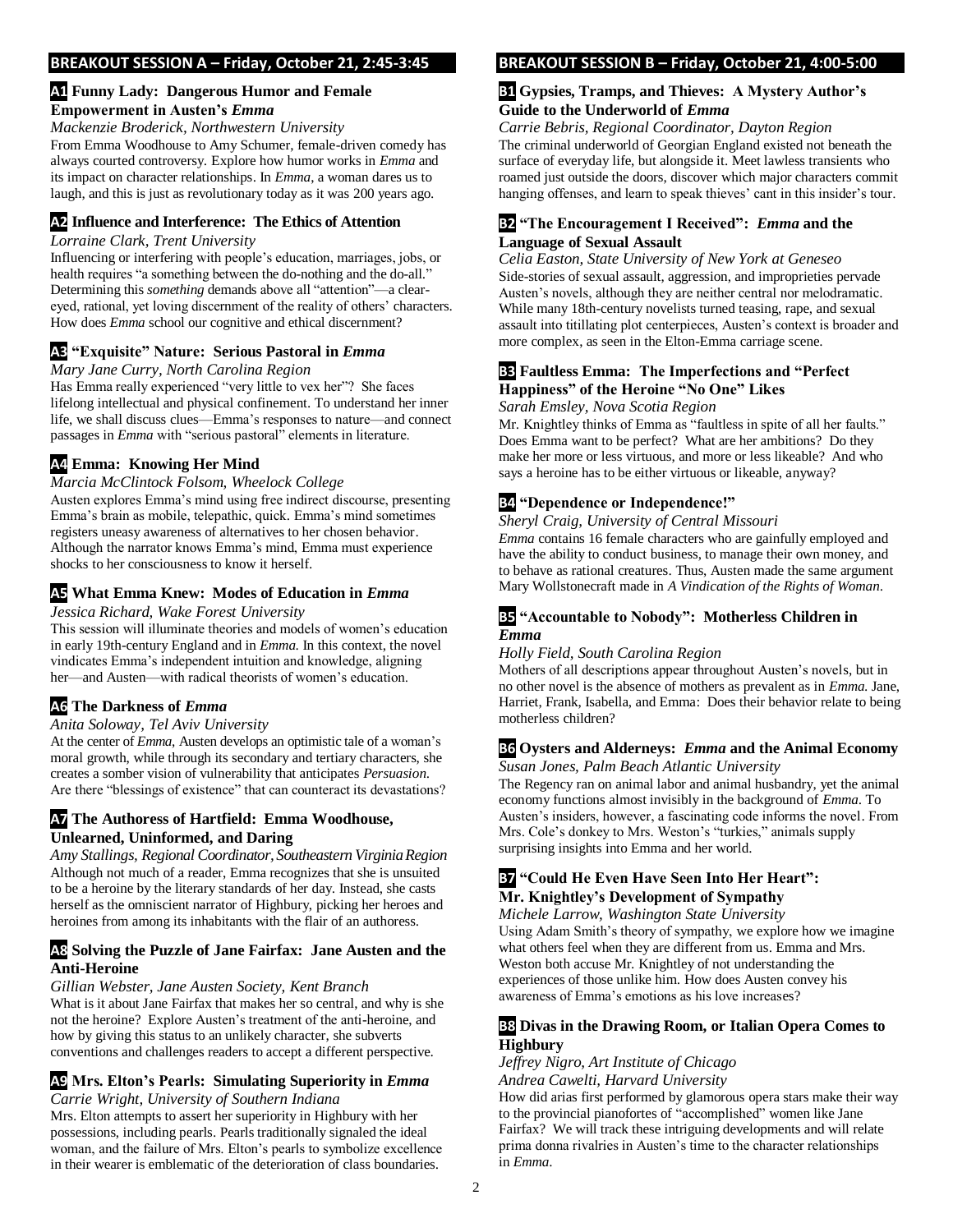#### **BREAKOUT SESSION C – Saturday, October 22, 10:45-11:45**

## **C1 "So Prettily Done!": Illustrating** *Emma*

*Deborah Barnum, Regional Co-Coordinator, Vermont Region* From Bentley's 1833 edition to Marvel comics, illustrators have imagined *Emma*'s characters and settings. This visual journey across 200 years of *Emma*'s illustrated history compares the artists and their times, and discusses which of the many Mr. Knightleys works best.

# **C2 "The Post-Office is a Wonderful Establishment": Epistolary Networks, Private Space, and Postal Culture**

*L. Bao Bui, University of Illinois, Urbana-Champaign* Discover the rhetoric, conventions, and cultural practices surrounding letter writing in Austen's novels. In *Emma*, the mail allowed characters to acquire news, share gossip, conduct courtship, and construct communities of belonging extending beyond their immediate vicinity.

# **C3 "No Advocate for Entire Seclusion": In, Out, and About**

*Hazel Jones, Jane Austen Society, South West Branch* Emma remains firmly on familiar territory, thinking "a little too well of herself" until more mobile characters arrive in Highbury. This illustrated presentation considers the effect of limited geographical experience on Emma's self-image and explores the journeys undertaken in search of health, amusement, or a marriage partner.

# **C4 "Where Health Is at Stake": Fictive Ills, Invalids, and Healers in Highbury**

*Cheryl Kinney, North Texas Region Theresa Kenney, University of Dallas Liz Philosophos Cooper, Wisconsin Region*

In a look at the patients, problems, and practitioners of Highbury, presenters will illuminate how Austen uses fictive ills for thematic purposes, examine the importance of sympathy and its relationship to the rational will to do good, and consider Mr. Perry, whose status was due as much to his diplomatic as to his medical skills.

# **C5 Critics of Talk in** *Emma*

*Juliet McMaster, University of Alberta (Professor Emerita)* When Emma parodies Miss Bates's style of speech, she represents a number of characters in the novel who, as alert critics of dialogue, teach readers how to listen, interpret, and appreciate the characters' best mode of self-expression. To a remarkable extent, the oral exchanges in *Emma* constitute the novel's action.

# **C6** *Emma***'s Serious Spirit: How Miss Woodhouse Faces the Issues Raised in** *Mansfield Park* **and Becomes Jane Austen's Most Complex Heroine**

#### *Anna Morton, Greater Sacramento Region*

Does Emma learn to listen to that "guide within" herself, that "serious spirit" of Fanny Price, instead of the "vain spirit" of Henry Crawford? Learn how Austen created Emma using the conflict in *Mansfield Park* and the evangelical pursuit of self-knowledge and reform.

# **C7 What's a Nice Girl like Emma Woodhouse Doing in a Place Like** *That***? The True Story of Box Hill**

# *Douglas Murray, Belmont University*

In Austen's era, Box Hill—a real beauty spot in Surrey—was notorious: a lover's lane and a place of drunkenness, even prostitution. The testimony of 17th-, 18th-, and 19th-century antiquarians, travel writers, and artists illuminates *Emma*.

# **C8 "Small, Trifling Presents": Giving and Receiving in**  *Emma*

# *Linda Zionkowski, Ohio University*

Gifts create important bonds between characters, but not all givers are kindly and well-intentioned, and not all recipients are grateful and pleased. Explore the different meanings of presents in *Emma*'s society: are they symbols of affection or displays of power—or both?

# **BREAKOUT SESSION D – Saturday, October 22, 1:30-2:30**

# **D1 "Liking" Emma Woodhouse**

*Elaine Bander, Montréal-Québec Region*

What does it mean to "like" the heroine of a novel? Austen knew well how to create sympathetic, universally beloved heroines. This session will explore why Austen, at the height of her creative powers, chose to create a heroine who would challenge readers to like her.

### **D2 Such an Opening: The First Lines of Jane Austen's**  *Emma* **and All That They Mean**

*Susannah Fullerton, Jane Austen Society of Australia* "Emma Woodhouse, handsome, clever, and rich…." What does this opening, giving Emma's name, wealth, looks, situation, and prospects, tell us of what will follow? Why is this vital opening sentence ignored at a reader's peril?

### **D3 Marrying Mr. Right-Enough: Domestic Realism and Marital Partnership in** *Emma*

*Peter Graham, Virginia Tech University*

Though centered on a marriageable heroine, *Emma* presents a communal protagonist, Highbury, composed in part of new or established marriages with ever-varying proportions of harmony and dissonance. It empirically shows how the partners in these unions help determine both the community's nature and the plotline's path.

# **D4** *Emma***, Slavery, and Cultures of Captivity**

*Catherine Ingrassia, Virginia Commonwealth University Emma* contains explicit and coded references to slavery. This session looks at the slave trade and other kinds of "trade in flesh," unpacks the cultural significance of Bristol (and Mrs. Elton's connections there), and situates Emma in the culture of captivity that shapes the novel.

# **D5 Sketching Box Hill with Emma: Art and the Amateur Lady, from Prinny's Regency to Victoria's Reign**

*Kelly McDonald, Vermont Region*

Drawing upon actual artwork, discover Emma Woodhouse's artistic talent! Women of her social standing were adept artists, be it landscapes, likenesses, or colorful botanicals, Highbury or Chatsworth. Famous masters and prize-winners will leave you with a new respect for amateur artists.

# **D6 Who's Afraid of Miss Bates?**

### *Rebecca Posusta, University of Colorado*

In providing a foil for Emma Woodhouse in the ever loquacious Miss Bates, Austen asks us to consider what it is that Emma fears: what disturbs her quiet world and threatens "alloy to her many enjoyments," making her only seem to have the "best blessings of existence"?

# **D7 Multimedia** *Emma***: Three Recent Adaptations**

*Linda Troost, Washington & Jefferson College Sayre Greenfield, University of Pittsburgh at Greensburg* Participants will look at versions of *Emma* from around the world and in different media: a BBC television serial, a film set in New Delhi, and an Internet serial set in Los Angeles. All three showcase values of the 21st century, sometimes satirized and sometimes celebrated.

# **D8 One Very Superior Party: In Which Mrs. Elton Shews the Inhabitants of Highbury "How Everything Ought to Be Arranged"**

### *Kim Wilson, Wisconsin Region*

What does Mrs. Elton mean when she criticizes the parties held at Highbury, and what sort of party would she give? Informative and amusing illustrations of Regency-era parties, games, foods, and table settings will show participants what Mrs. Elton's evening party would have looked like and how they can easily recreate it.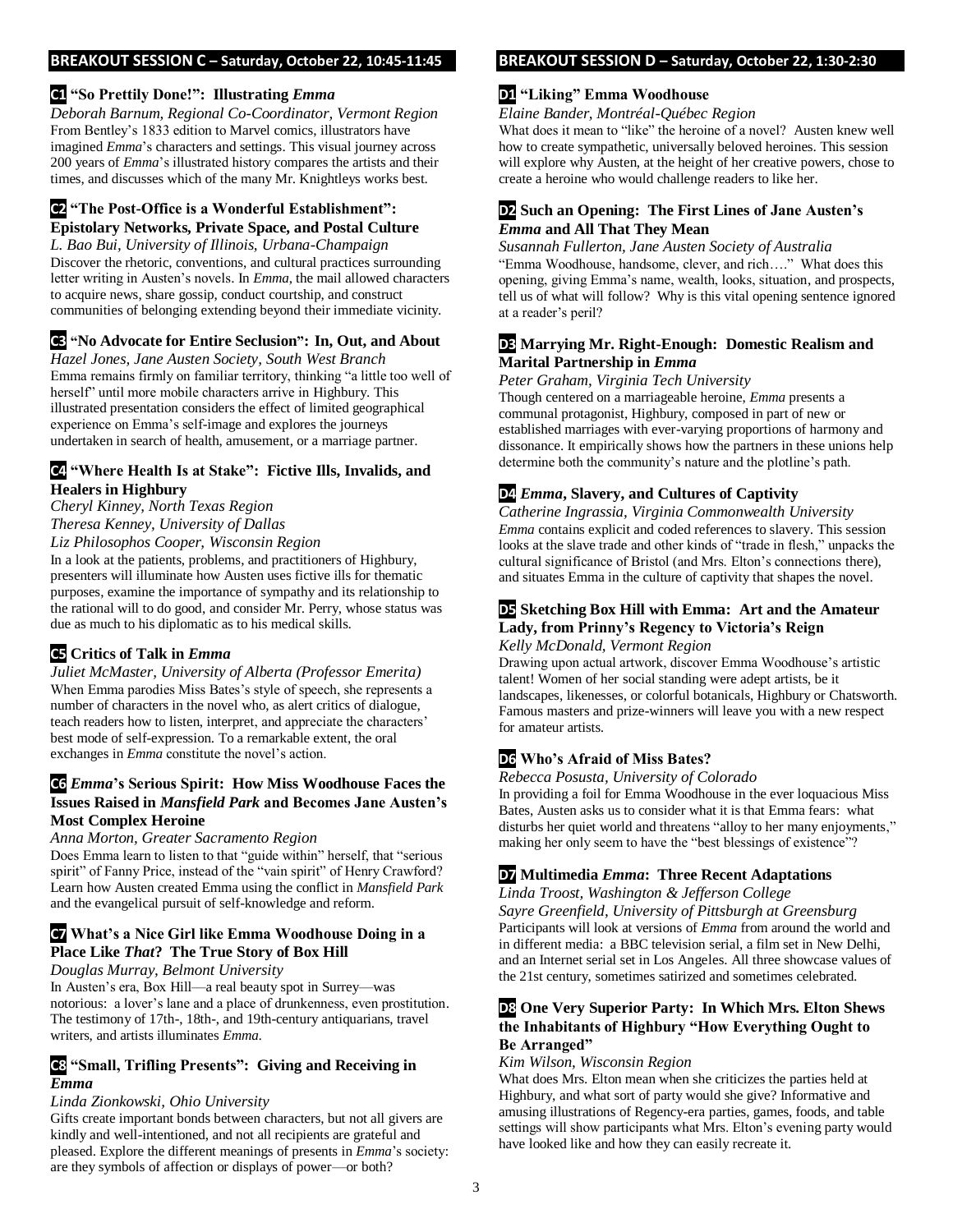#### **SPECIAL-INTEREST SESSIONS**

*These sessions are included in the registration fee. More information about each is provided on the AGM website.* 

#### **JASNA Tours of England/International Visitor Program/**

**Introduction to JASNA** (Wednesday, 4:00/4:30/6:30 p.m.) Find out about JASNA and some of its programs for members.

**"Will & Jane" Curators' Talk** (Wednesday, 8:15 p.m.) *Janine Barchas, University of Texas at Austin Kristina Straub, Carnegie Mellon University* The exhibition focuses on the literary afterlives of two celebrated authors—and finds some surprising parallels.

**The 1817 Bicentenary in England** (Thursday, 10:00 a.m.) *Mary Guyatt, Curator, Jane Austen's House Museum Louise West, Hampshire Cultural Trust* Learn about events planned to commemorate the bicentenary of Austen's death at Jane Austen's House and throughout Hampshire.

*"Emma* **at 200": Curator's Virtual Tour** (Thursday, 10:45 a.m.) *Gillian Dow, Executive Director, Chawton House Library* This virtual tour of the landmark CHL exhibition explores Austen's life and writing, her contemporaries, and the publishing world.

#### **Jane Austen's Birthplace** (Thursday, 1:45 p.m.)

*Deborah Charlton, Archaeo Briton*

Very little has been known about Steventon Rectory or the Austens' time there—until now. The leader of the archaeological excavation of the Rectory site will share the results of that exciting project.

# **Costume Exhibition Curator's Talk** (Thursday, 3:00 p.m.)

*Alden O'Brien, DAR Museum Curator of Costumes*  Discover what historical clothing tells us about bodies, fashion, and customs, and the techniques curators use to display period clothing.

# **The Making of Cozy Classics: Abridging** *Emma* **in Twelve Words and Twelve Images** (Thursday, 4:15 p.m.)

*Jack Wang, Ithaca College*

The artistic skill and narrative decisions behind the charming picture books with needle-felted figures will be described by their co-creator.

**Jane Austen's House Museum Show & Tell** (Drop-in session Friday, 8:30 a.m.)

Get a close-up view of artifacts from Jane Austen's Chawton home.

**Orientation for AGM First-Timers** (Friday, 10:30 a.m.) *Elizabeth Steele, JASNA Vice President - Conferences* Learn how to navigate the AGM and meet other first-timers!

#### **Jane Austen, the Prince Regent, and James Stanier Clarke: A Tale of a Disapproving Dedicator, a Reprobate Regent, and a Dithering Divine** (Friday, 11:00 a.m.)

*A. Marie Sprayberry, Central & Western New York Region* A display of artifacts and royal commemoratives will accompany a discussion of Austen's dedication of *Emma* to the Prince Regent and her correspondence with his librarian.

### **Jane Austen's Quilt** (Friday, 7:00 p.m.)

*Sue Dell, Jane Austen's House Museum*

Learn about the design, construction, and historical context of the quilt that Jane, her mother, and her sister made together, and study it in slides showing previously unseen detail.

### **"One Cannot Have Too Large a Party":**

**Austen Appreciation Around the World** (Saturday, 8:15 p.m.) *Joan Ray, Moderator, and International Panelists* Officers of Jane Austen societies around the world will tell us about Austen's popularity in their respective countries.

#### **OPTIONAL SPECIAL EVENTS**

*These events and programs are not included in the AGM registration fee and require tickets, which can be purchased when you register for the AGM. More information about each is available on the AGM website. Except for the Post-AGM Event, all will take place at the AGM hotel.*

#### **Dining With Jane Austen** (Wednesday, 12:30 p.m., \$25) Noted food historian Joyce White has created a program just for us, focusing on the food that would have been on Jane Austen's table. Her illustrated presentation will conclude with tastings of some period foods.

# **Satisfy Your Sweet Tooth: A History of Sugar and**

**Dessert** (Wednesday, 2:00 p.m., \$25)

Joyce White explores the history of sugar and how it has been used for medicinal, culinary, and decorative purposes. Her illustrated presentation will conclude with tastings of some historical sweets.

#### **SPECIAL GUEST LECTURE:**

# **Ken Ludwig on Emma's Pride and Knightley's Prejudice:**

**Jane Austen's Comic Genius** (Wednesday, 7:00 p.m., \$15) In a lively discussion, Ken Ludwig will talk about Austen's use of recurrent comic themes from Shakespeare and other English comic dramatists in the construction and writing of her novels. Ken is an internationally renowned playwright (*Crazy for You*, *Lend Me a Tenor*, etc.) who has had numerous hits on Broadway and on London's West End. He has received two Laurence Olivier Awards (England's highest theater honor), two Helen Hayes Awards, the Edgar Award, and numerous Tony nominations. He is also the author of the acclaimed *How to Teach Your Children Shakespeare*.

### **Luncheon and Lecture/Performance:**

#### **"I must leave off being young": Jane Austen in 1816** (Thursday, 12:00 p.m., \$65)

Enjoy a delicious luncheon in the hotel ballroom while Maggie Lane and Angela Barlow provide insights into Austen's last full year and explore the depiction of the aging process in her mature fiction. At the beginning of 1816, Austen was at the height of her powers, with *Emma* newly published and a sixth novel progressing nicely. By the end of the year, things were not looking so rosy. One of Austen's most popular biographers (author of *Growing Older with Jane Austen* and more), Maggie Lane will guide us through Austen's triumphs and trials, while British actress Angela Barlow, whose career in theatre, television, and radio spans forty years, gives voice to Austen and her characters.

### **Curtain Raiser:**

# **"***Emma* **is Presented in Washington City"**

*Play by Laura Rocklyn, Directed by Erin Bone Steel* (Thursday, 7:45 p.m., \$20)

Join us to see what happens at a fictional "Jane Austen book club" in 1816. Louisa (Mrs. John Quincy) Adams invites First Lady Dolley Madison, famous (and notorious) beauty Elizabeth Patterson Bonaparte, and sharp-witted Rosalie Stier Calvert to discuss a new three-volume novel by the author of *Pride and Prejudice*. Louisa quickly discovers that with such witty and opinionated ladies gathered in her sitting room, there will be animated conversation enough to fill another three volumes! Starring actors and historical interpreters from Washington and Williamsburg, this is an evening that is sure to give you new ways to think about *Emma* and about the notable figures of early Washington.

# **Ensemble Musica Humana Presents a Salon Concert at Hartfield** (Friday, 8:15 p.m., \$20)

Ensemble Musica Humana invites you to an English salon concert to hear Regency-era music on original instruments, complemented by explanations of the instruments, music selections, and musical life in Austen's England. The program will include music mentioned in *Emma* as well as pieces from Austen's own collection.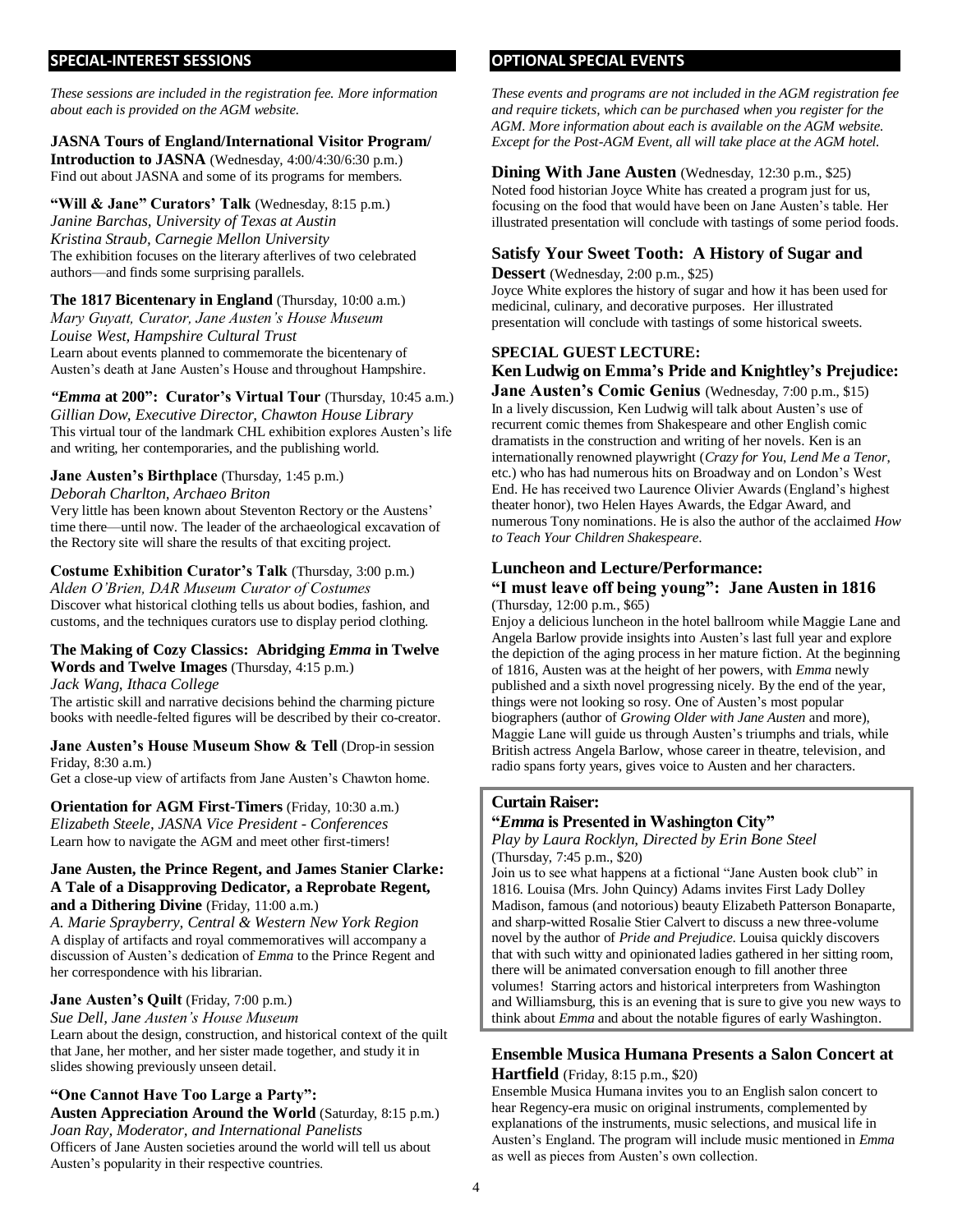# **Post-AGM Event:**

# *Sense and Sensibility* **at the Folger Theatre, Followed by Wine and Hors d'Oeuvres Reception**

(Sunday, 2:00 p.m., \$120—price includes general-seating play ticket and reception)

The famous Elizabethan-style Folger Theatre is the ideal place to enjoy an acclaimed new adaptation of *S&S* by Kate Hamill, directed by Eric Tucker—the team behind the New York production that was a *New York Times* Critic's Pick. An elegant wine and hors d'oeuvres reception will follow, allowing you to tour the Folger Shakespeare Museum and its gorgeous Reading Room, chat with friends, and view the "Will & Jane" exhibition. Transportation is not provided, but the Folger is only a short trip from the hotel by cab or Metro. Why not enjoy a walk or have dinner at a Capitol Hill restaurant afterwards?

# **SPECIAL VISITS TO KEY SITES IN OUR AREA**

*In addition to the traditional group tours offered by our tour provider, the AGM team has organized special opportunities to visit key sites in the area. Registration for these excursions must be made on the AGM registration form. The Mount Vernon Evening includes bus transportation. The Cathedral and Dumbarton House are easily reached by cab or Metro, and the DAR Museum is within walking distance; transportation to these three sites is not provided.*

#### **National Cathedral Tour and Tea**

Wednesday, October 19, 1:30 p.m.-4:00 p.m. \$45 Tuesday, October 25, 1:30 p.m.-4:00 p.m. \$45

*Transportation not included. Accessible; wheelchairs available on site.* Constructed in limestone and displaying the work of master craftsmen, the Cathedral is a vision of England in America. An indepth tour is followed by traditional English tea with sandwiches, scones, and sweets, served in the observation gallery. The Cathedral is approximately a 20-minute cab ride from the hotel, or can be reached via public transportation and a 10-minute walk.

#### **Special Visit to DAR Museum Costume Exhibition**

Wednesday, October 19, timed entry between 2:00 and 3:00 p.m. FREE tickets are required this afternoon only. *Transportation not included. Accessible with staff assistance; small elevator; call for details.* Get an up-close view of the clothing worn in Austen's era! View the exhibition "'An Agreeable Tyrant': Fashion after the American Revolution," featuring clothing of Austen's lifetime displayed in 13 period rooms, then chat with Curator of Costumes and Textiles Alden O'Brien and see additional garments not in the exhibition.

#### **Mount Vernon Evening Tour**

Thursday, October 20, 4:30 p.m.-10:00 p.m. \$145 *Bus steps; upper floor of mansion accessible by stairs only. Round-trip bus transportation, dinner, and tour included.*  Enjoy a private evening visit to the home of George and Martha Washington, located on the Potomac River in Virginia. Dinner at the Mount Vernon Inn will be followed by a tour of the mansion and time to visit the museum and shop or stroll in the upper garden. **AGM visitors will have exclusive access to Mount Vernon during this special evening tour.**

### **Dumbarton House Tour and Tea**

Monday, October 24, 9:00 a.m.-11:30 a.m. \$45 *Transportation not included. Accessible; elevator to all levels.* Dumbarton House is one of the finest examples of Federal architecture in the U.S. On our private tour, "Dolley Madison" will describe the house and life in the earliest days of our nation's capital, then welcome visitors to a morning tea. Dumbarton House is a 16-minute cab ride from the hotel, or can be reached via Metro and a 20-minute walk.

# **GROUP TOURS BY HOSTS DC**

*The following tours must be booked directly through Hosts DC. A link to Hosts DC's tour registration website will be posted on the AGM website Tours page, or you may call Hosts DC at (202) 437-0470 (this number will be activated when registration opens). Door-to-door bus transportation is provided for all of these tours.*

# **Library of Congress and Folger Shakespeare Library Tour**

Wednesday, October 19, 12:00 p.m.-4:00 p.m. \$45 *Bus steps and two-block walk between sites; LOC and Folger fully accessible.* Explore the elegance of the Library of Congress's Thomas Jefferson Building and, **on this tour only, see an exhibition of books mentioned in** *Emma* **and rarities from the Library's collections.**  Also visit the Folger Shakespeare Library, which is home to the world's largest collection of Shakespeare materials and site of the "Will & Jane" exhibition comparing the legacies of Shakespeare and Austen. **The curators of "Will & Jane" will lead that portion of the tour.** 

#### **Illuminated Washington Tour**

Wednesday, October 19, or Friday, October 21, 6:30-9:30 p.m. \$45 *Bus steps; some sites accessible by stairs only. Guests are welcome to remain on bus during stops if desired.*

Guests will view the city's dramatically lit monuments and historic buildings, leaving the bus at selected spots for a close-up view.

#### **Historic Annapolis Full-Day Tour**

Thursday, October 20, 8:15 a.m.-5:30 p.m. \$185, includes lunch *Bus steps and walk between sites; walking tour on sloped, uneven paving; restaurant's second floor dining room accessible only by stairs.* This port city retains many pristine historic buildings, from brick mansions to clapboard rowhouses. The tour includes a visit to two Georgian mansions: the William Paca House, recognized as among the finest 18th-century homes in the country, and the Hammond-Harwood House, built and sumptuously decorated for a wealthy tobacco planter. A visit to the Naval Academy Museum, a guided walking tour of the historic area, and lunch at a charming restaurant round out the day.

### **Step Back in Time: Historic Alexandria, Virginia, Tour**

Sunday, October 23, 1:00 p.m.-5:00 p.m. \$70

*Bus steps; brick sidewalks, usually wide and even; access to Apothecary's and Gadsby's upper floors by stairs only.*

To enjoy the historic character of Old Town Alexandria, we will visit Gadsby's Tavern, a center of political affairs and dancing assemblies; a circa-1805 apothecary shop; and Carlyle House, which reveals what a fashionable city home looked like in late 18th-century Virginia.

#### **Baltimore and Environs Full-Day Tour**

Monday, October 24, 8:30 a.m.-6:30 p.m. \$185, includes lunch *Bus steps and short walks at sites; stairs to Homewood entrance; upper floors at Homewood and Riversdale accessible by stairs only.*

At Goucher College, guests can explore first editions of *Emma* and other materials in the renowned Jane Austen Collection, with a brief talk by Dr. Juliette Wells. After lunch, enjoy private visits to two Federal-era gems: Homewood, given by a signer of the Declaration of Independence as a wedding gift to his son; and Riversdale, circa 1807, home of Rosalie Stier Calvert, where an exhibition on the art collection of the original owners will be on view.

#### **Magic of Mount Vernon Tour**

Monday, October 24, 8:30 a.m.-1:00 p.m. \$75

*Bus steps; upper floor of mansion accessible by stairs only.*

View Mount Vernon and its gardens and grounds in their autumn glory! George Washington supervised the design, construction, and decoration of the house, choosing features that reflected his rising status and the spirit of the new nation.

*For detailed information on ADA access to any tour site, please contact the AGM Co-chairs (see page 6).*